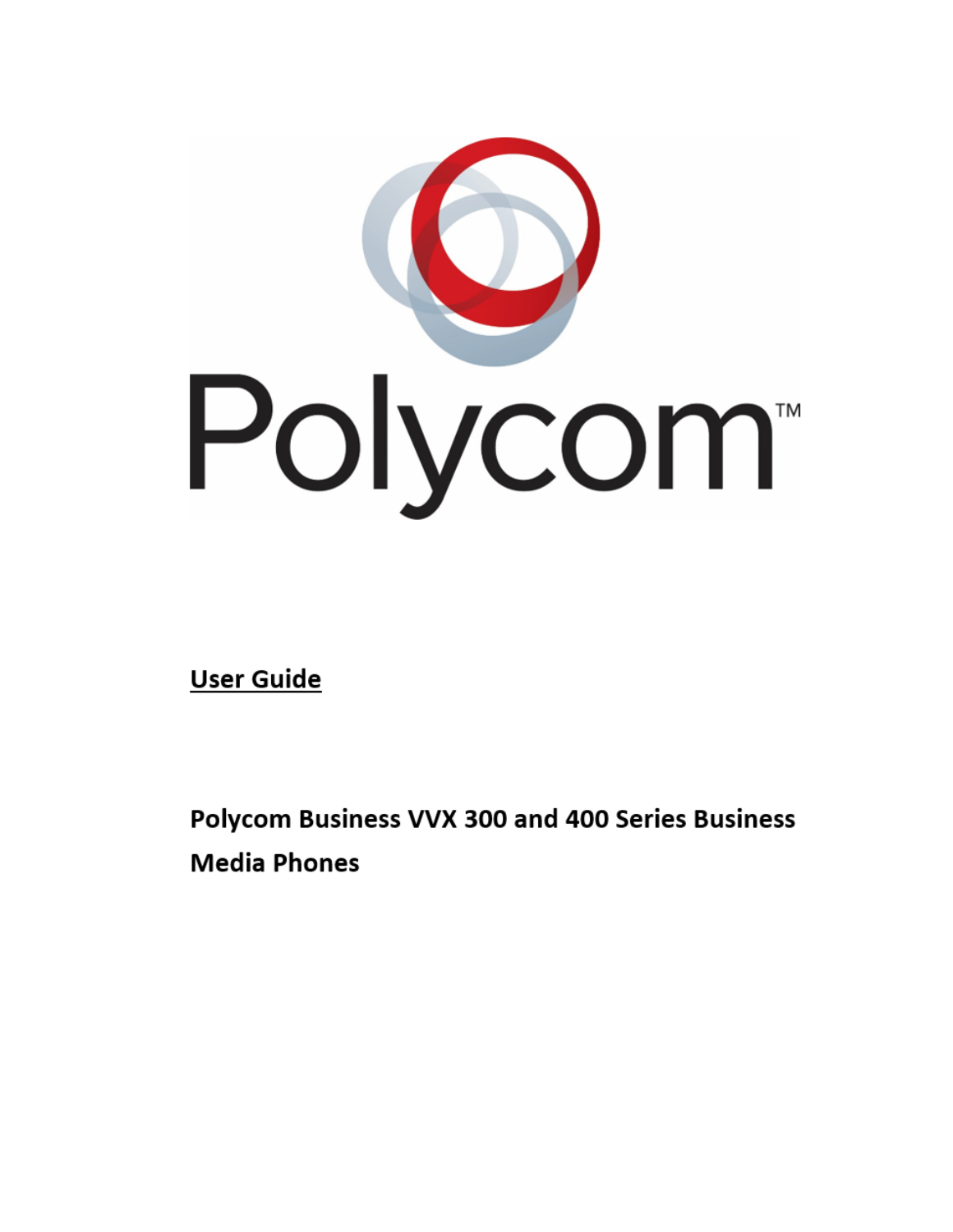# Getting Started

# Placing Calls

You can place a call using the handset, speakerphone, headset or by pressing the line key of the phone number you want to call. You can either dial the number first, and choose a method by picking up the handset, press the headset icon to dial using your headset, and to use speaker by selecting the tab underneath New Call or you can access speaker by selecting the speaker icon on the bottom right of the phone.

## Ending Calls

- Place the handset on the cradle
- From Lines or Calls view, press End Call
- To end a held call, from the Calls view, select the held call and press Resume > End Call.

## Transfer Calls

- When you transfer a call to another person, you have the option to talk to the person before the transfer completes.

#### **To Transfer a call**:

- 1) From Lines or Calls view, press Transfer. The active call is held.
- 2) From the Dialer, place a call to the person you want to transfer the call to.
- 3) When you hear the ring-back sound, press Transfer to complete the transfer. Or, if you want to talk with the person before the transfer completes, connect and talk with the person, and press Transfer. To cancel the transfer before the call connects, press Cancel.

#### **To perform a blind transfer:**

- 1) From Lines or Calls view, press Transfer. The active call is held.
- 2) From the Dialer, press Blind, and place a call to the person you want to transfer the call to. If you don't see Blind, press More > Blind.

The call automatically transfers to the person you specified.

## Call Forwarding

- From Home view, select Forward.
- From Home view, select Settings and select Features > Forward.
- If your phone is idle, press the Forward soft key from Lines view.
- $\triangleright$  From the forwarding Type Select Screen, select the forwarding type you want:
- Always To forward all incoming calls
- No Answer To forward all unanswered incoming calls
- Busy To forward calls that arrive when you're already in a call